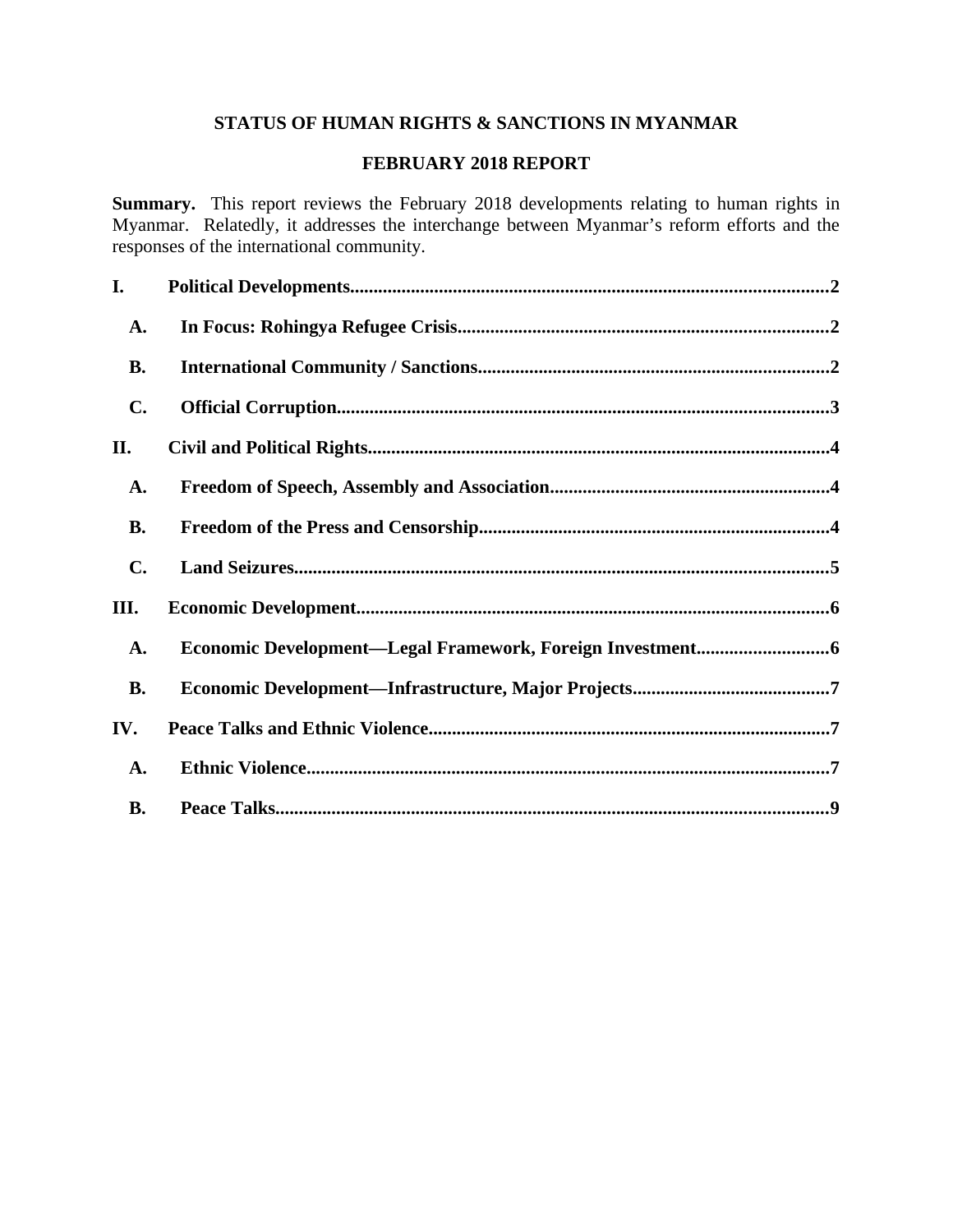#### **I. Political Developments**

### <span id="page-1-0"></span>**A. In Focus: Rohingya Refugee Crisis**

#### <span id="page-1-1"></span>*Repatriation Efforts*

On February 8, the United States, the United Kingdom, France, and five other countries requested that the UN Security Council discuss the fate of the Rohingya refugees, nearly three months after the council adopted a statement demanding that Myanmar rein in its security forces and allow the Rohingya to return to their homes. $1$  In response to the request, Filippo Grandi, the UN High Commissioner for Refugees, briefed the Security Council on the Rohingya crisis on February 13. He explained that while "the [Bangladeshi] Government is steering a massive emergency preparedness effort," international support "must be stepped up to avert a catastrophe."<sup>2</sup> He said that conditions are not yet conducive to the voluntary repatriation of Rohingya refugees to Myanmar, because "the causes of [the Rohingya's] flight have not been addressed, and we have yet to see substantive progress on addressing the exclusion and denial of rights that has deepened over the last decades, rooted in their lack of citizenship."<sup>3</sup>

On February 15, Lt. Gen. Kyaw Swe, Myanmar's home minister, met with Asaduzzaman Khan Kamal, his Bangladeshi counterpart, to discuss a trouble-plagued scheme to repatriate Rohingya Muslims who fled military assaults and now are in camps in Bangladesh.<sup>4</sup> While both countries have insisted that they are committed to the repatriation of Rohingya who can prove they recently left Rakhine, each side has blamed the other over months of sporadic talks for failing to put into effect a voluntary repatriation agreement signed in November.

In February, Bangladeshi Prime Minister Sheikh Hasina called on the international community to increase pressure on Myanmar to take back the Rohingya, stating that "the problem has been created on the other side of the border, and the solution to this problem also lies there. That's why the bigger responsibility of implementing the agreement lies on Myanmar's shoulders, but we haven't gotten that kind of response from Myanmar yet."<sup>5</sup> Meanwhile, authorities in Myanmar are pointing fingers the other way. "We are ready for repatriation, but the Bangladesh side is not ready yet," said Zaw Htay, the spokesman for Myanmar's presidential office, on February 15.<sup>6</sup>

Lost in the debate are the desires of the Rohingya Muslims, who do not have a formal representative in the talks.<sup>7</sup> The continuing refusal by Myanmar's authorities to acknowledge any atrocities against Rohingya civilians worries many of those sheltering in Bangladesh. "We will go back, but we must be given safety," said Mohammed Zahid Alam, a Rohingya who now lives in the Balukhali refugee camp in Bangladesh. "We want a peaceful life." Beyond the fundamental issue of security, most Rohingya have little interest in returning to a country that has denied them basic rights, like freedom of movement and higher education.<sup>8</sup> Rohingya community leaders in the Bangladesh camps say they will return only if Myanmar's government gives them the same rights it has given the country's dozens of other ethnic minority groups.<sup>9</sup> "Our demands are known to all," said Mohammed Osman, who arrived in Bangladesh in early September and is now a deputy camp block chief. "We want full citizenship rights."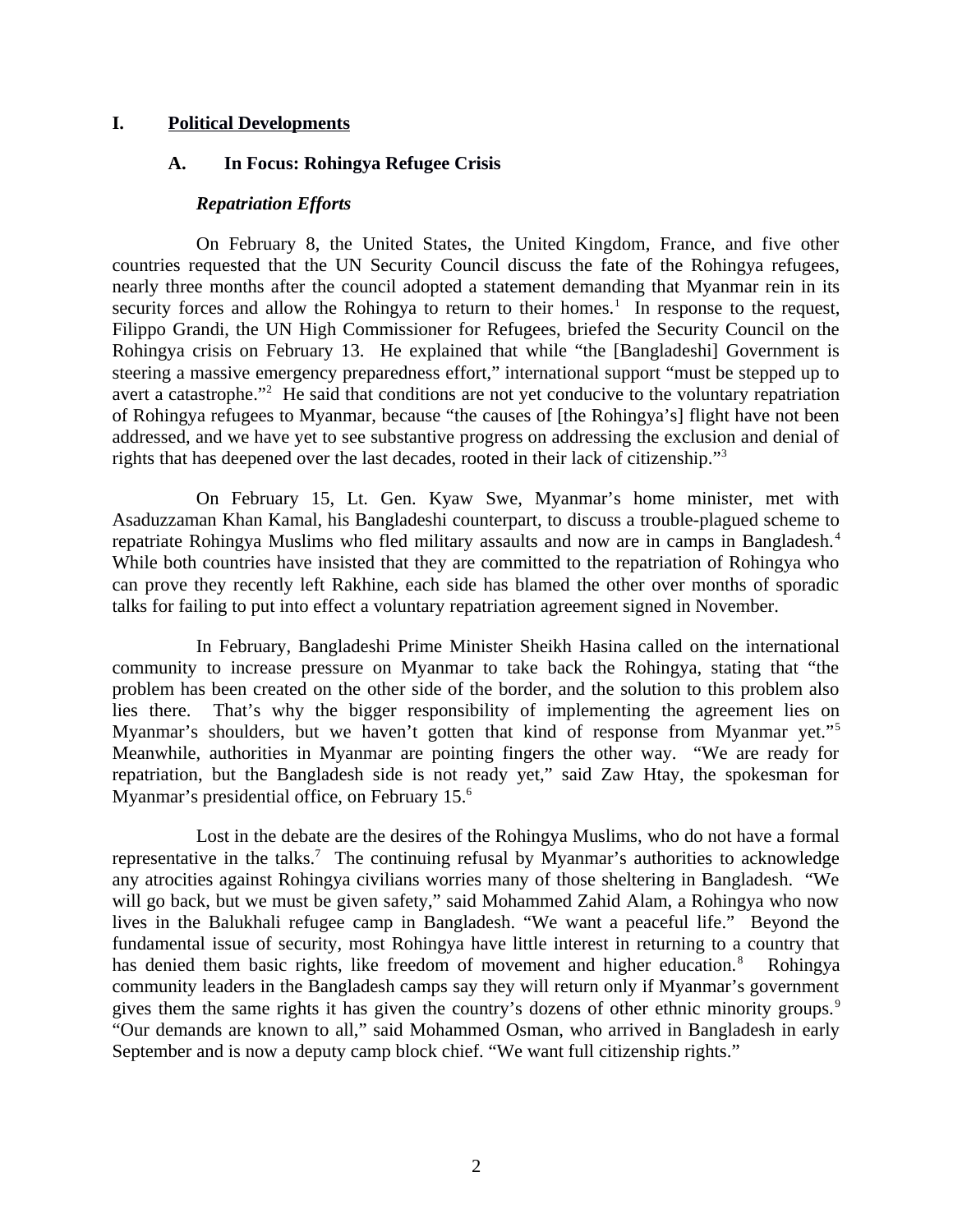In the repatriation agreement signed last November, Myanmar and Bangladesh agreed to the return of willing Rohingya who could prove they had fled to Bangladesh since October 2016, when an earlier Rohingya insurgent assault catalyzed a smaller exodus. The repatriation process was supposed to begin by Jan. 23. That deadline was quietly delayed without much clarity on when the new start date for repatriations might be. A further agreement was signed in mid-January, stipulating that Rohingya returns should be completed within a two-year period. But apart from a token number of people who have returned to Myanmar, including some Hindu families, no one is rushing back.

Further, human rights groups accuse Myanmar of doing little to create safe conditions for repatriation. "Burmese authorities have shown no ability to ensure the safe, dignified and voluntary return of Rohingya refugees as provided by international standards," said a statement from Human Rights Watch. Myanmar officials have said that they will be able to process up to 300 people a day, five days a week, once the repatriation system is set in motion. But if all the Rohingya who escaped to Bangladesh since October 2016 wanted to return home, it would take almost a decade.

### *Refugee Camp Conditions*

Bangladesh is an overcrowded and flood-prone nation. And with more Rohingya now crammed into the border district where their camps are located than there are native Bangladeshis, political and economic concerns are beginning to trump the remarkable hospitality that many residents have shown the refugees. To provide shelter for the influx of Rohingya, vast tracts of forest and farmland have been cleared. Prices for everything from building supplies to cooking oil have skyrocketed, while local wages have declined because of a sudden surge in Rohingya desperate for any kind of work.<sup>10</sup>

Bangladesh's government says it is proceeding with a controversial plan to turn an uninhabited, low-lying island in the Bay of Bengal into a new shelter for the Rohingya.<sup>11</sup> Meanwhile, the cyclone season may begin in Bangladesh as early as next month, threatening to turn the Rohingya camps into a muddy mess in which disease can thrive. As flooding worsens in the summer, at least 100,000 people may have to be moved from their current shelters because of the threat of landslides on recently denuded hills. $12$ 

There remains an open question as to where Rohingya would live upon being repatriated to Myanmar, after so many of their towns and villages have been destroyed by the Myanmar Army. The Myanmar government has built camps, comprised of rows of longhouses in Rakhine in which repatriated Rohingya are supposed to stay for an unspecified period of time.<sup>13</sup> The compounds are surrounded by barbed-wire fences, with little in the way of trees or shade, and no signs of accessible fields or paddies that could support Rohingya communities. Human Rights Watch has called these camps "open-air prisons."<sup>14</sup>

The case of Rohingya who suffered from an earlier outbreak of violence is cautionary. In 2012, communal clashes forced urban Rohingya in central Rakhine from their homes. More than five years later, around 120,000 Rohingya are still confined to what had been deemed temporary camps. Unable to leave the camps without special permission, the Rohingya remaining in central Rakhine are dependent on aid to survive. Yet international aid groups say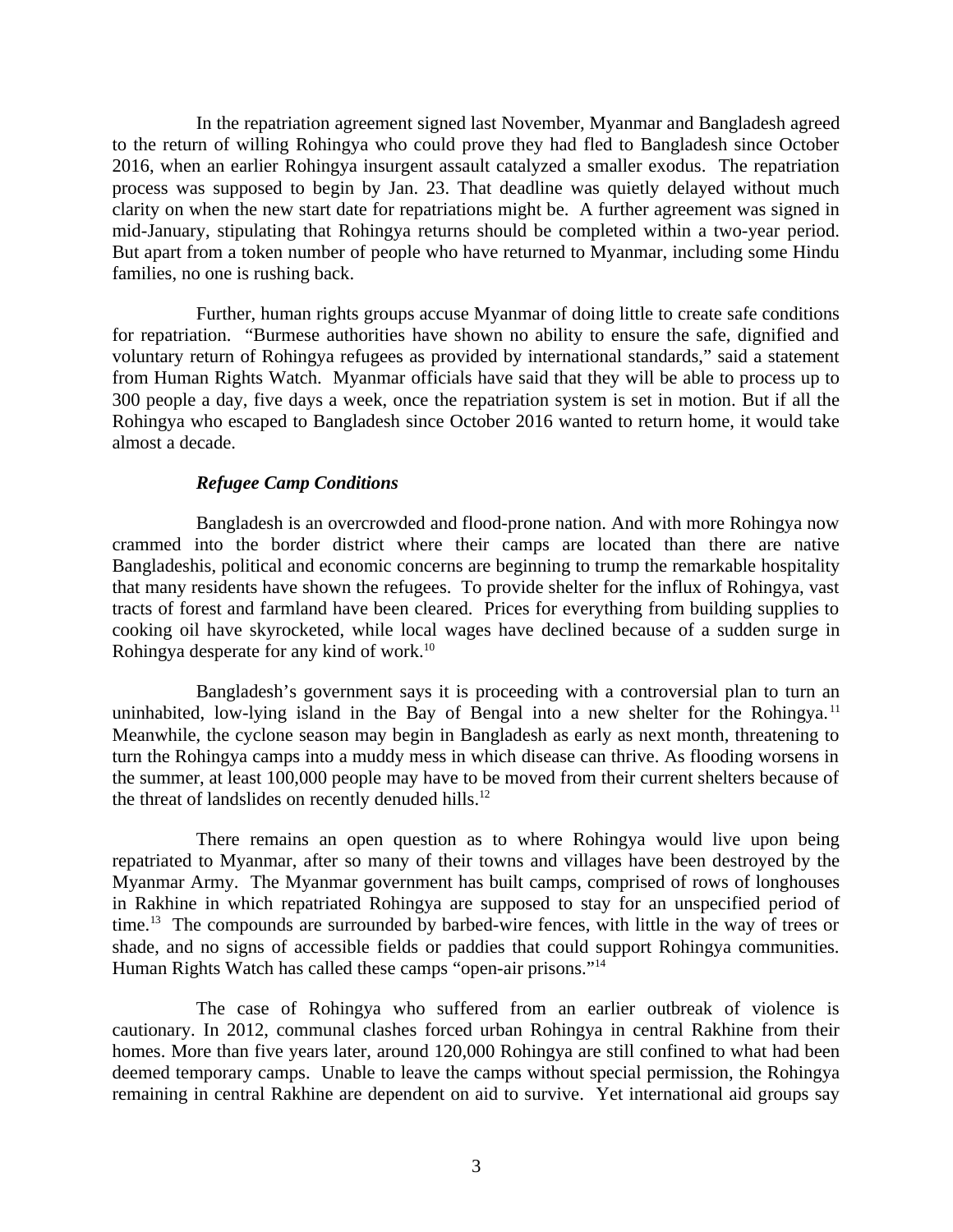that since the Rohingya insurgent attacks last August it has been much more difficult to deliver food and other necessities.<sup>15</sup>

In mid-February, Myanmar's state news media announced that the camps in central Rakhine would be closed but gave no details of what would happen to their inhabitants. Zaw Htay, the presidential spokesman, confirmed that the camps in Sittwe, Myebon and Kyaukphyu will be shuttered. "We will relocate the refugees to appropriate places," he said. "Now we don't want to tell the media where we will relocate them."

#### *Continuing Violence Against Rohingya*

In early February, the Associated Press ("AP") uncovered evidence suggesting that hundreds of Rohingya had been massacred in late August by Myanmar authorities and buried in mass graves.<sup>16</sup> At least five mass graves, all previously unreported, were confirmed by the AP through multiple interviews with more than two dozen survivors in Bangladesh refugee camps and through time-stamped cellphone videos.<sup>17</sup> The Burmese government regularly claims such massacres of the Rohingya never happened, and has acknowledged only one mass grave containing 10 "terrorists" in the village of Inn Din. However, the AP's reporting shows a systematic slaughter of Rohingya Muslim civilians by the military, and suggests many more graves hold many more people. $^{18}$ 

UN spokesman Stephane Dujarric called the AP report "extremely troubling," and urged Myanmar to allow access to the region for further investigation. Spokeswoman Heather Nauert also said the US State Department was "deeply, deeply troubled by these reports of mass graves."<sup>19</sup> Repeated calls by the AP to Myanmar's military communications office went unanswered. Htun Naing, a local security police officer in Buthidaung township, where the village is located, said he "hasn't heard of such mass graves."<sup>20</sup>

According to a report released by Amnesty International on February 7, authorities in Myanmar have robbed, abducted and deliberately starved Rohingya men, women and children, in an effort to make life "so intolerable" for members of the minority group that they will leave the country.<sup>21</sup> Amnesty based its findings on interviews conducted in Bangladesh with  $11$ Rohingya men and eight women who fled their homes in December and January.

Security forces have robbed Rohingya families at checkpoints as they attempted to flee to Bangladesh and abducted women and girls from their villages, prompting others to leave in fear, Amnesty reported. However, the Rohingya said the main reason they continue to flee the country is a shortage of food. "We weren't able to get food, that's why we fled," Dildar Begum, 30, from a village near the town of Buthidaung in Rakhine state, told Amnesty International.<sup>22</sup> The food shortage has reportedly been caused in large part by the actions of Myanmar's security forces, who are blocking Rohingya from accessing their rice fields, markets and humanitarian aid. According to the report, instead of terrorizing the population through killings, rapes, and the widespread burning of Rohingya villages, security forces are today using mainly quieter and more subtle measures to squeeze people out, making life so intolerable that they have little option other than to leave. $23$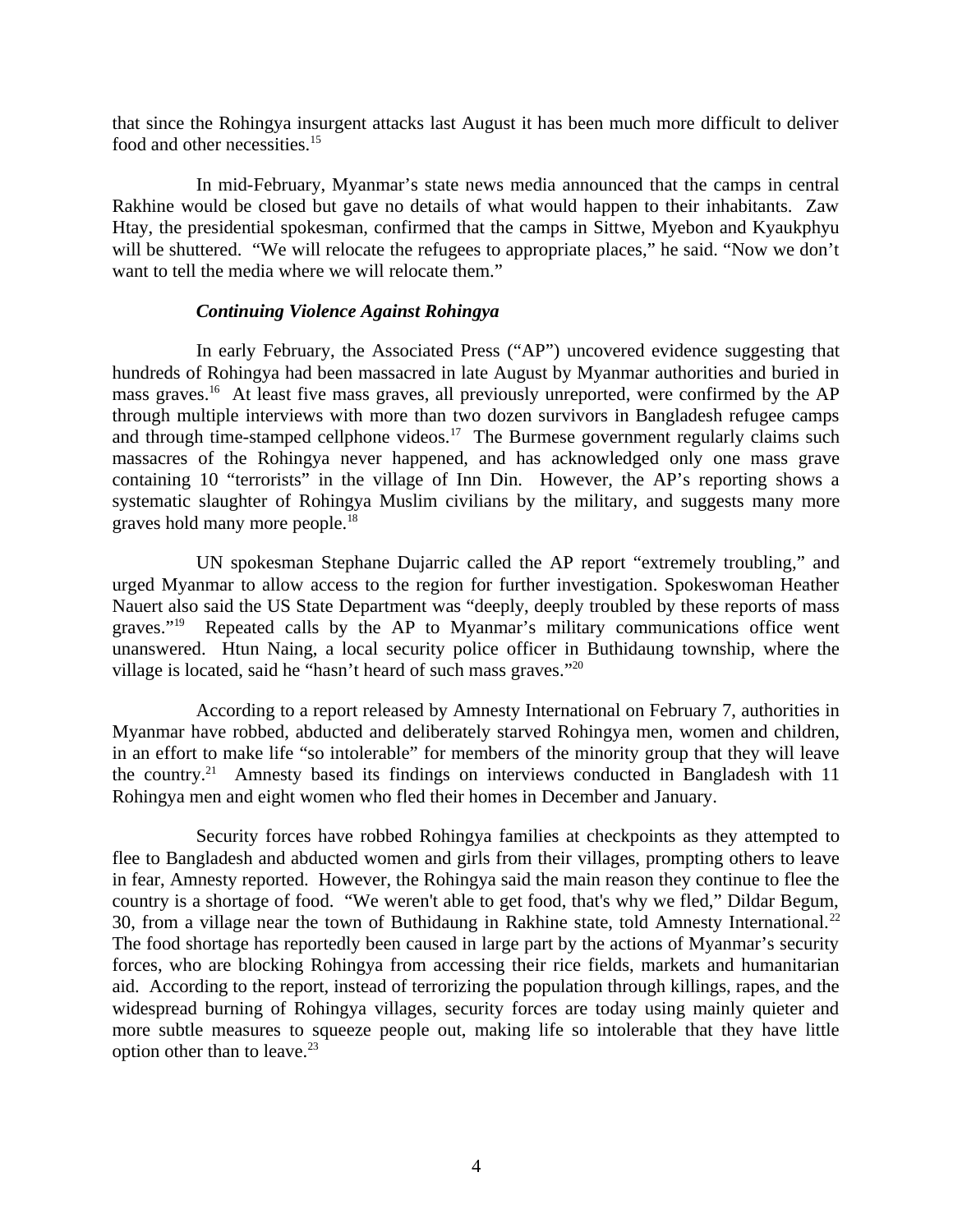#### <span id="page-4-0"></span>**B. International Community / Sanctions**

On February 8, a US Senate committee approved a bill that will make it easier for the Trump administration to impose targeted sanctions and travel restrictions on Burmese military leaders implicated in the ongoing human rights atrocities against Rohingya Muslims.<sup>24</sup> A similar bill has been introduced in the House of Representatives. If enacted into law, the Burma Human Rights and Freedom Act will ban certain forms of military cooperation with the Myanmar military until the US Departments of State and Defense each certify that officials have ended the violence in Rakhine State.<sup>25</sup>

The bill, introduced by the Senate Foreign Relations Committee, also supports reform in Myanmar's economic and security sectors and encourages the country's successful power transition to a civilian government. Senator John McCain, one of the bill's sponsors, said that the bill is "a step in the right direction to protect Burma's fledgling democracy and hold accountable the senior military officials responsible for the slaughter and displacement" of Rohingya.<sup>26</sup>

On February 16, the Canadian government imposed sanctions under Canada's Justice for Victims of Corrupt Foreign Officials Act against Burmese General Maung Maung Soe (who is also the subject of US sanctions imposed in December 2017) due to his role in the brutal security crackdown against Rohingya Muslims.<sup>27</sup> A statement from the Foreign Affairs department said that Maung Maung Soe is, "in the opinion of Canada's governor-in-council, responsible for, or complicit in, gross violations of internationally recognized human rights committed against individuals in Myanmar who sought to exercise and defend their human rights and freedoms.<sup>28</sup> These sanctions impose a dealings prohibition, which effectively freezes the individual's assets in Canada and renders him inadmissible to Canada under the Immigration and Refugee Protection Act." The Canadian Foreign Affairs Minister, Chrystia Feeland, said that "it's important particularly for the military leadership in Myanmar to understand that the eyes of the world are on them, that they will be held accountable for their actions by the world, and this really must stop."29

On February 26, the European Union agreed to prepare similar sanctions against Myanmar generals in response to the killings of Rohingya Muslims, and to strengthen the EU arms embargo, accusing state security forces of grave human rights abuses. European Union foreign ministers asked the EU's policy chief, Federica Mogherini, to compile a list of names of individuals who would be subject to EU travel bans and asset freezes. One EU diplomat said the EU's list was likely to include more than just one senior military officer. In a statement, ministers called for "targeted restrictive measures against senior military officers of the Myanmar armed forces responsible for serious and systematic human rights violations without delay." The EU arms embargo on Myanmar, in place since the 1990s, is also expected to be strengthened.<sup>30</sup>

A leaked UN confidential report revealed that Myanmar is continuing to take delivery of North Korean weapons in violation of UN sanctions and despite the fact that Burmese officials continue to deny any relationship with North Korea.<sup>31</sup> According to the report, North Korea violated UN sanctions to earn nearly \$200 million in 2017 from banned commodity exports, according to a confidential report by independent UN monitors, which also accused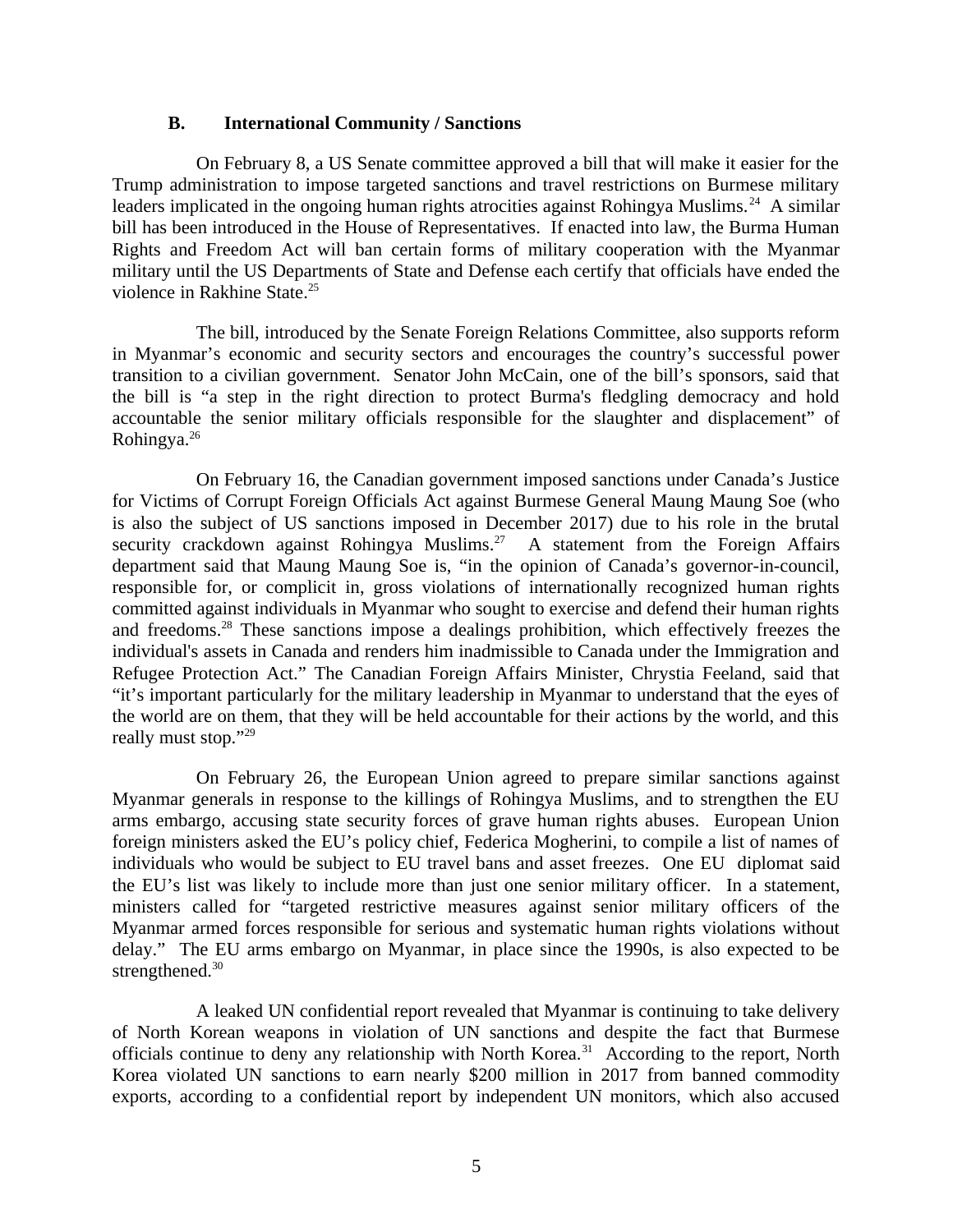North Korea of supplying weapons to Syria and Myanmar. UN monitors had investigated ongoing ballistic missile cooperation between North Korea and Myanmar, with the investigation finding "further evidence of arms embargo and other violations, including through the transfer of items with utility in ballistic missile and chemical weapons programs."<sup>32</sup> The UN monitors also said one country, which they did not identify, reported it had evidence that Myanmar received ballistic missile systems from North Korea, along with conventional weapons, including multiple rocket launchers and surface-to-air missiles.<sup>33</sup> Myanmar UN Ambassador Hau Do Suan said the Myanmar government "has no ongoing arms relationship, whatsoever, with North Korea" and is abiding by the UN Security Council resolutions.<sup>34</sup>

# <span id="page-5-0"></span>**C. Official Corruption**

On February 4, the Myanmar Anti-Corruption Commission filed a lawsuit against Thein Zaw Oo, the deputy commissioner of Phapun District, for irregularities in allotting 20 land plots and for embezzlement of over 33.3 million kyat of mineral revenues while he was serving as Tamu District commissioner. This first lawsuit against an important government official was brought under Section (56) of the Anti-Corruption Law.<sup>35</sup>

The Anti-Corruption Commission provided Burmese police with a list of 12 fugitives wanted on corruption charges. The list included two judges, a public prosecutor, the head of a police station, and two public administrators. The Myanmar Police Force published the list of wanted individuals to its website and Facebook page on February 21. The corruption charges that each of the suspects face carry sentences of up to 10 years' imprisonment for taking bribes while holding a political post or being in position of competent authority.<sup>36</sup>

On February 6, representatives from the Anti-Corruption Commission met with UN officials to discuss the Anti-Corruption Commission's progress so far in 2018 and its cooperation with the UN Development Program in the fight against corruption during the next four years.<sup>37</sup>

The proposed amendments to Myanmar's Anti-Corruption Law, released for public comment in January, have raised hopes that the Anti-Corruption Commission will be able to more effectively curb corruption among high-ranking officials in the Burmese government.<sup>38</sup> Aung Kyi, chairman of the Anti-Corruption Commission, has said that the Commission must also tackle "grand corruption."<sup>39</sup> This includes the exploitation on a large-scale of valuable natural resources in which large and powerful institutions may be complicit. $40$ 

On February 26, South Korea announced that it will share best-practice techniques from its own corruption prevention system to help Myanmar in its fight against corruption. The South Korean Corruption Impact Assessment System, launched in 2006, is already in use in Indonesia and Mongolia. The system requires the state anti-corruption watchdog to review all bills from government agencies to remove any elements that could lead to corruption. Officials from the South Korean anti-corruption agency will hold video conferences and workshops with Myanmar officials to train them in how to use the system. $41$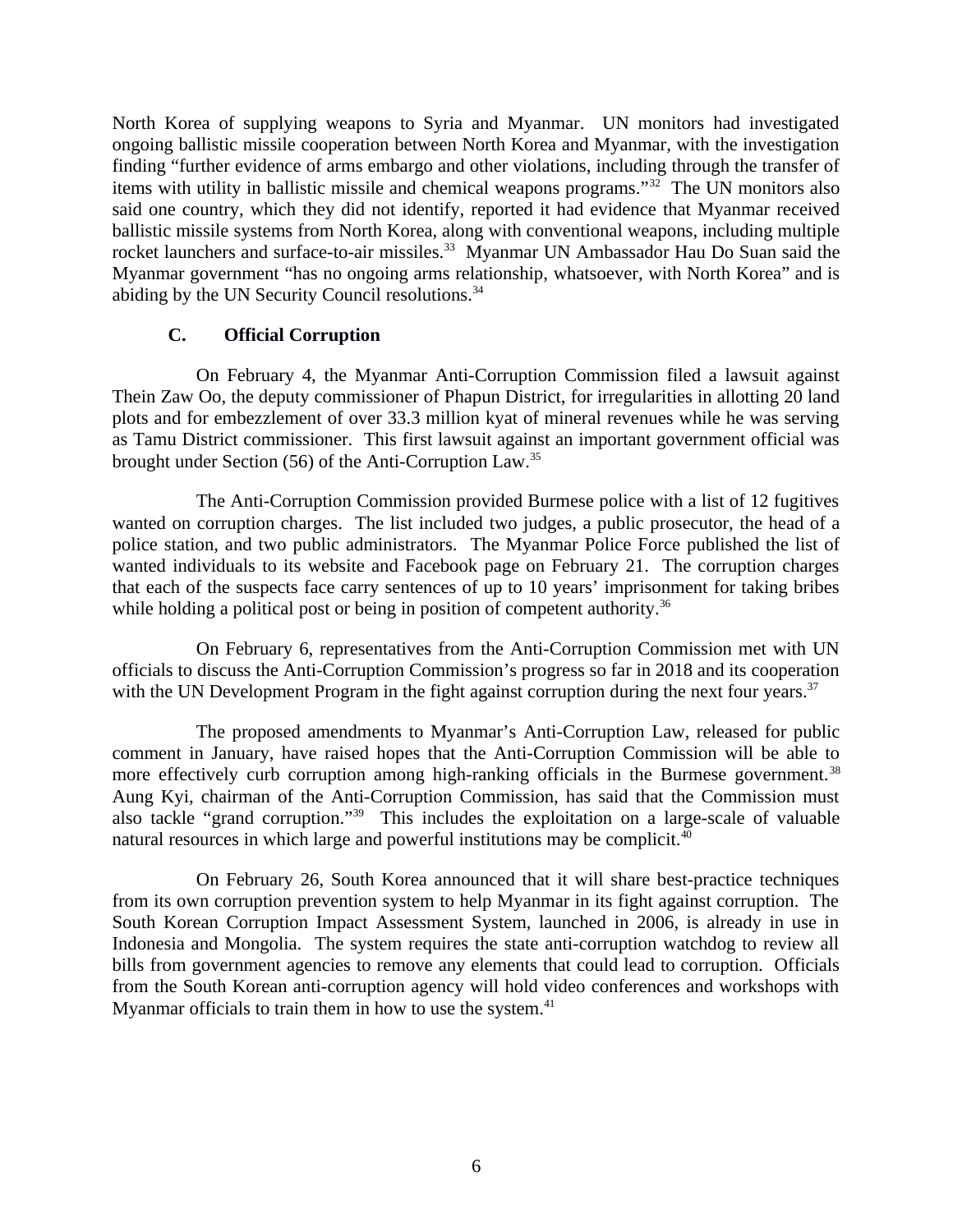# **II. Civil and Political Rights**

### <span id="page-6-2"></span><span id="page-6-1"></span>**A. Freedom of Speech, Assembly and Association**

Facebook has removed the page of a notorious Burmese monk for his incendiary posts about Muslims, the company confirmed, as it faces pressure to clamp down on hate speech.<sup>42</sup> Wirathu, a prominent face of Myanmar's Buddhist ultra-nationalist movement, had amassed hundreds of thousands of followers on the network, using it as a platform to attack Muslims, singling out the stateless Rohingya minority.<sup>43</sup> In a 2013 cover story about Wirathu, who has been dubbed "the face of Buddhist terror" and has referred to himself as the "Burmese bin Laden," Time Magazine stated that "Wirathu is charismatic and powerful, and his message resonates."<sup>44</sup> Since then, Wirathu has been able to grow his support base on social media, using his perch to disseminate anti-Muslim hate speech, jingoistic sermons and virulent rumors about the stateless Rohingya minority.

A Facebook spokesperson, in confirming that Wirathu's page had been removed, stated that his page had violated Facebook's community standards. "If a person consistently shares content promoting hate, we may take a range of actions such as temporarily suspending their ability to post and ultimately, removal of their account," the unnamed spokesperson said.<sup>45</sup> While Wirathu may have lost his main pulpit, his videos remain in circulation and several other pages have cropped up to spread similarly inflammatory material. "They remove his account but not his videos and his religious hate speeches, they are still on Facebook and his followers are spreading it," said Thet Swe Win, a Yangon-based interfaith activist. $46$ 

### <span id="page-6-0"></span>**B. Freedom of the Press and Censorship**

Esther Htusan, the Associated Press correspondent in Yangon, recently left the country after receiving death threats. The online harassment began when—hours before news of attacks against Rohingya in August emerged—she appeared on a panel and spoke of suspected human rights abuses by the military in Rakhine State. In November, one of her reports seemed to suggest that Aung San Suu Kyi was saying illegal immigration caused terrorism. The Associated Press corrected this report, but the Myanmar Broadcasters Association denounced Htusan.<sup>47</sup>

On-the-ground reporters have generally described a deteriorating environment for press freedom. Journalist visas are reportedly becoming harder to obtain, and reporters are being asked to provide a detailed itinerary and a signed declaration that they will not visit "restricted and operational areas."<sup>48</sup> The Committee to Protect Journalists recently "awarded" Aung San Suu Kyi the dubious distinction of being the world's biggest backslider on press freedom in  $2017.<sup>49</sup>$ 

Most prominently, two Reuters journalists who were arrested on December 12 after dining with two policeman who then handed them rolled-up documents, have been charged with intent to expose state secrets.<sup>50</sup> Prior to their arrest, Wa Lone and Kyaw Soe Oo had been working on an investigative report on the killing of ten Rohingya Muslims who had been buried in a mass grave.<sup>51</sup> At a hearing on February 5, prosecution witness and one of the two policeman to arrest the two men, Police Second Lieutenant Tin Htwe Oo, read from a notebook to recount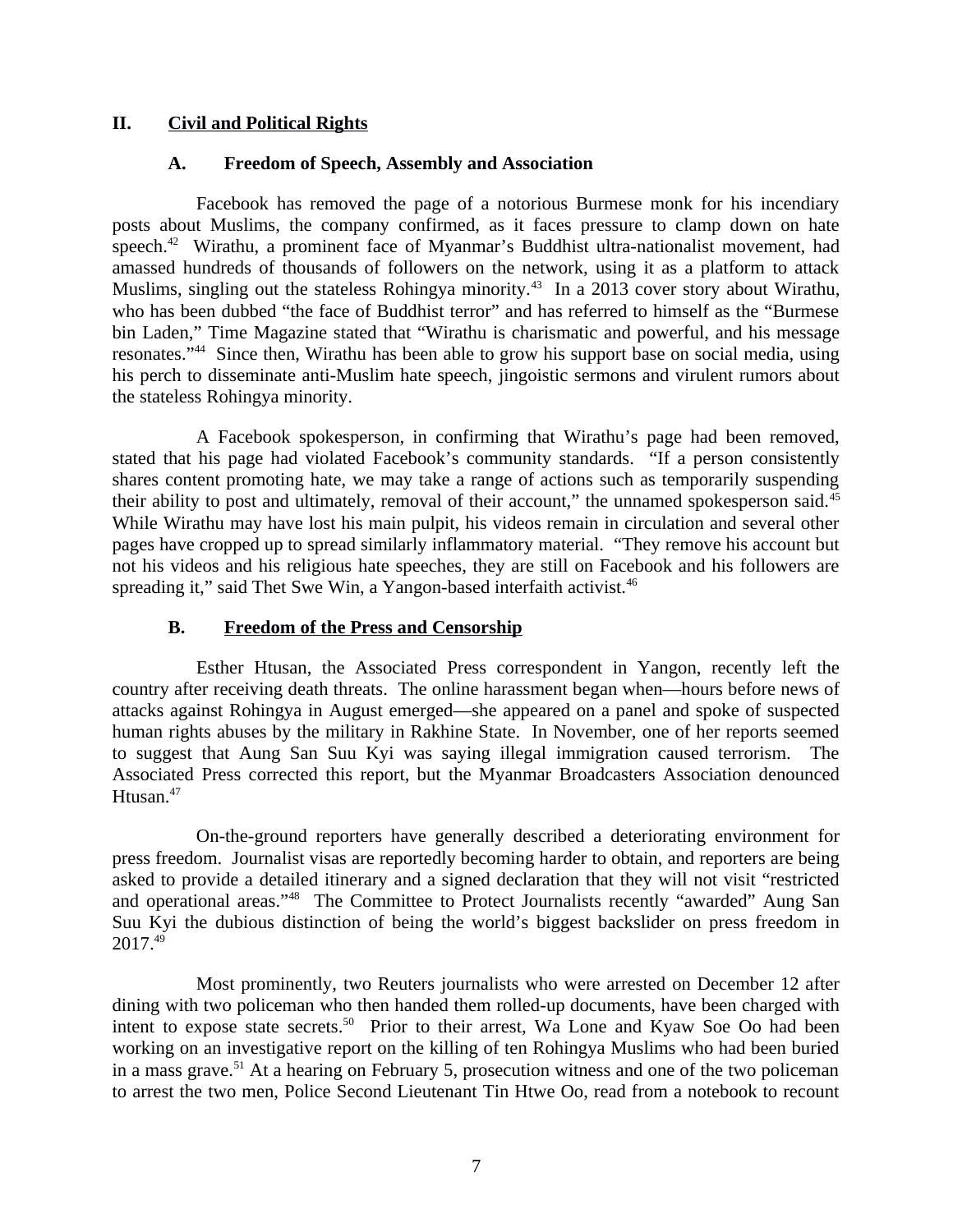details of the arrest.<sup>52</sup> He said these notes were based on notes written at the time of the arrest, but under cross-examination by the defense, said he had burned the original notes. He denied being instructed to do so. Wa Lone and Kyaw Soe Oo's defense lawyer told reporters that "only the police will know the reason" for the destruction of the original notes.<sup>53</sup> The two reporters' application for bail was denied at the last hearing and they have now been in detention for eight weeks. They are currently in Insein prison, where thousands of dissidents, including journalists and current government officials, served time in the days of military rule.

In February, Reuters published the exposé on which Wa Lone and Kyaw Soe Oo had been working, which was strongly sourced and describes the slaughter of 10 Rohingya men who were apparently picked at random to be killed by soldiers from a group of displaced people in the village of Inn Din. As the case drags on, the reporters' imprisonment has become a defining moment for how the new Myanmar is perceived in the outside world. In February, PEN America, a literary and human rights organization, announced that it was awarding Wa Lone and Kyaw Soe Oo with its PEN/Barbey Freedom to Write Award, which honors those who have risked adversity in the cause of free expression.<sup>54</sup>

### <span id="page-7-0"></span>**C. Land Seizures**

In the Thanbyuzayat township of Mon State, over 200 residents protested in late February against the government's acquisition of land that locals say is part of a temple compound.<sup>55</sup> Local administrators, who have disputed the claim that the disputed land is part of a temple compound, say they plan to build a fire station on the seized land this summer, regardless of the protests.<sup>56</sup> Despite promises by locals to continue to protest the land acquisition if officials do not negotiate with protesters, local officials have stated that they "have no plan to negotiate with [the protesters]."<sup>57</sup>

Nine farmers from Dawei township lost their lawsuit against the state-owned Mining Enterprise 2 and Thailand's Myanmar Pongpipat Company. The lawsuit was originally filed in 2012 by locals who blamed years of flooding, crop damage and property losses on the soil the companies were dumping into Myaung Pyo Creek.<sup>58</sup> In particular, Dawei villagers alleged that their properties were being damaged by rising levels of wastewater ever since the Myanmar Pongpipat Company took over the Heinda mine.<sup>59</sup> They said the company had filled the Myaung Pyo Creek with waste and sediment from the mine, causing more flooding that was damaging their homes, farms and water supplies. The farmers had sought 300 million kyat (approximately \$227,000) in damages in their suit. $60$ 

The Myanmar Pongpipat Company signed a production-sharing deal with Mining Enterprise 2 in 1999 to extract tin and tungsten from a 2,000-acre area, and reportedly holds rights to 65% of produced minerals, which are exported to Thailand and Singapore for processing. Mining Enterprise 2 holds the remaining rights to the mine. $61$ 

After the district court ruled in favor of the companies, the appeals court overturned the district court's decision, prompting the companies to appeal to the Myanmar Supreme Court. The Supreme Court then overturned the decisions of the division court in June 2016, acquitting the defendants and requiring them only to pay all legal expenses.<sup>62</sup> The plaintiff farmers took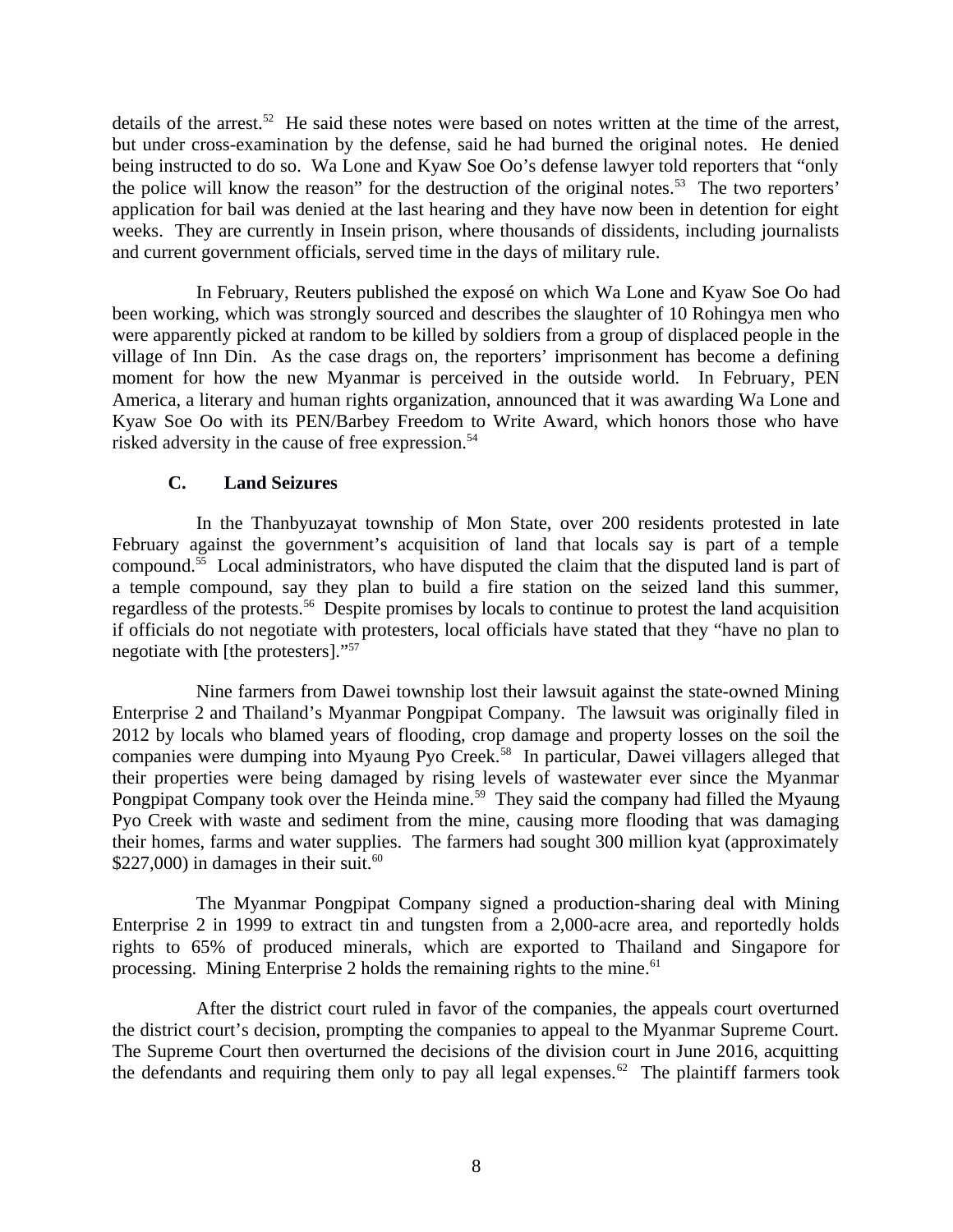their case to a special two-member appeals board at the Supreme Court, which sent it to a ninemember board for a final decision.<sup>63</sup>

This nine-member appeals board rejected the suit in a final ruling on February 7, on the grounds that the farmers' suit had not complied with the statute of limitations.<sup>64</sup>

### **III. Economic Development**

# <span id="page-8-2"></span><span id="page-8-1"></span>**A. Economic Development—Legal Framework, Foreign Investment**

Local banks are finding it difficult to meet a set of new regulations set by the Central Bank of Myanmar ("CBM") meant to modernize the domestic financial sector to better attract foreign direct investment.<sup>65</sup> Under these new regulations, which were drafted with assistance from the International Monetary Fund, the CBM has ordered banks to maintain higher capital adequacy ratios, limit lending to single borrowers, reclassify loans and advances and recover overdraft loans. While the new regulations were meant to align Myanmar with the standards of the international banking sector, banks in Myanmar are struggling because the CBM has given them too little time to implement the regulations and because many borrowers are still unable to repay their loans due to the current slowing economy in the country.<sup>66</sup>

While the CBM has relaxed compliance deadlines in connection with certain parts of its new regulations, deadlines to comply with its other regulations are quickly approaching. For example, by March 31 a bank must submit a list of borrowers to which it has large exposure, together with a plan to bring down exposure to a more acceptable limit. $67$ 

Meanwhile, Soe Thein, vice chair of the CBM, has attempted to assure businesses that the CBM is aware of the struggles many of them face in obtaining access to loans and working capital.<sup>68</sup> "We are actively working on many ideas to help boost the economy. We are thinking of growth, employment and the circulation of money in the economy," said Soe Thein in February. One of these ideas includes a proposal to revamp the existing bank lending structure. Currently, the maximum bank lending rate is set at 13%, with only land or real property able to be accepted as collateral for loans. The CBM is considering a new structure under which a greater variety of collateral would be accepted by banks, with different tiers of maximum interest rates able to be charged based on the type of collateral. $69$  For example, loans collateralized by assets such as real property, gold, jewelry or bonds would be subject to the current maximum interest rate of 13%. Loans collateralized by assets other than those in the first category could impose higher interest rates.<sup>70</sup>

The CBM is also looking at ways to reduce interest rates in the future. "If the economy continues to slow, and if inflation and the exchange rate stay stable over the next 6 to 8 months, we will consider reducing interest rates by 0.5% each time," said Soe Thein. The CBM's intention is to ultimately liberalize the financial sector, with a goal of allowing banks to set their own interest rates in the "next 5 to 10 years," according to Soe Thein. He indicated, however, the CMB will continue to impose maximum interest rates until the sector matures.

# <span id="page-8-0"></span>**B. Economic Development—Infrastructure, Major Projects**

Myanmar has taken its first major step towards developing a sustainable aquaculture industry. It is the hope that the aquaculture industry will help meet domestic dietary needs and support the country's fishery exports business.<sup>71</sup> While Myanmar now exports fishery products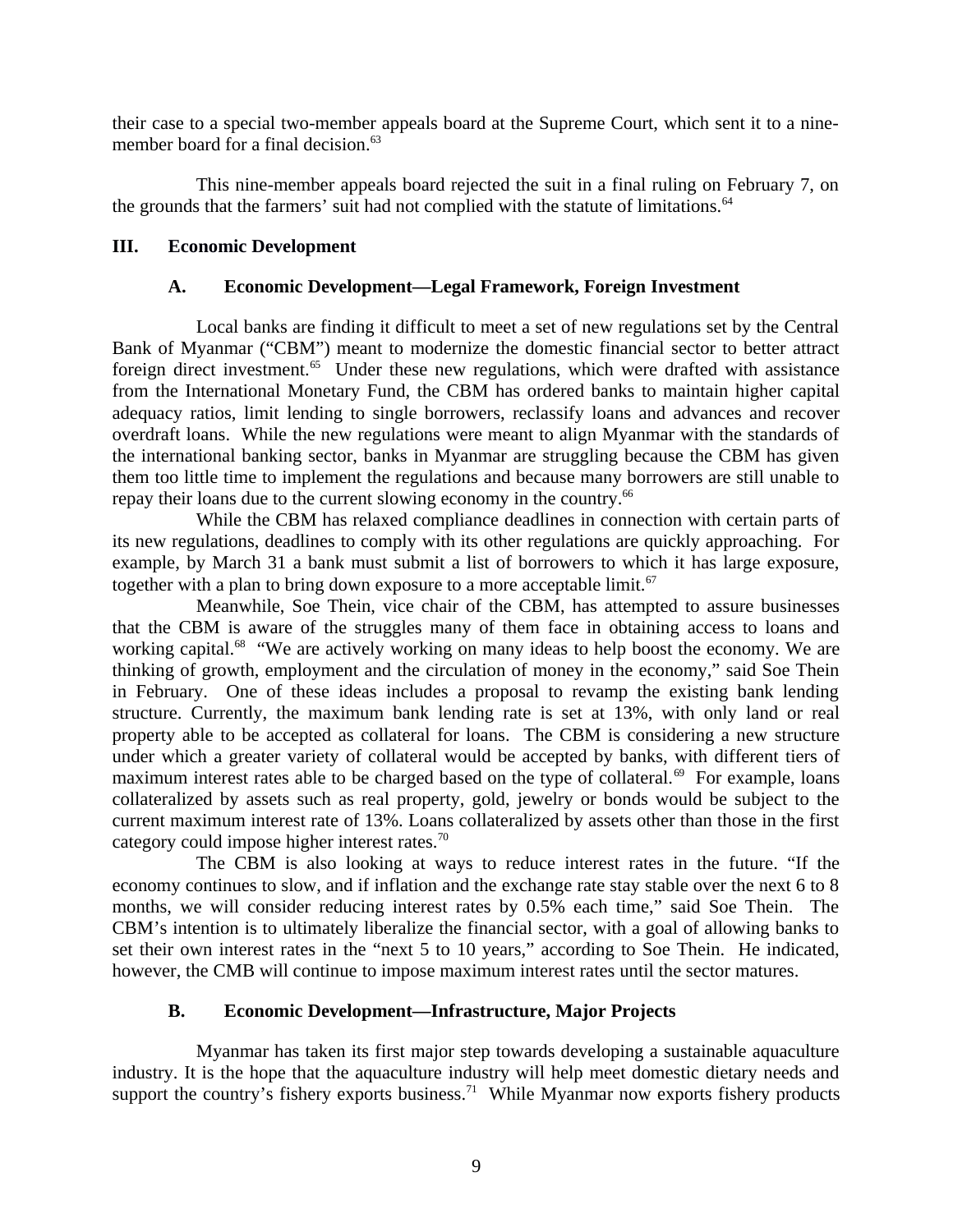to 40 foreign markets, the country's present production capacity is insufficient for it to continue exporting fish at these levels. Consequently, developing a local aquaculture industry with assistance from international organizations is essential. On February 1, the Department of Fisheries launched the Myanmar Sustainable Aquaculture Program, which kicked off with funding from the European Union and the German government. The Program will focus on helping develop aquaculture businesses in some of the inland fish-deficient regions, as well as coastal states.<sup>72</sup> Officials estimate the program will directly benefit 250,000 fish farmers and also give some 25,000 rice farmers the option to diversify into aquaculture.<sup>73</sup>

Samsung Electronics has reportedly decided not to build a manufacturing plant in Myanmar due to lack of infrastructure, the government's inaction on economic reforms and political uncertainties.<sup>74</sup> When Samsung officials went to meet with the government of Myanmar to discuss beginning work on the plant, the government allegedly demanded that Samsung construct power plants and roads that were essential to operate the factory at Samsung's own expense. Despite Myanmar's desire to increase foreign investment, and despite the attractiveness of Myanmar for foreign companies, due in part to its relatively cheap labor, investors like Samsung have shied away due to poor infrastructure.<sup>75</sup> This highlights the need for Myanmar to focus on infrastructural developments going forward.

# **IV. Peace Talks and Ethnic Violence**

# <span id="page-9-1"></span><span id="page-9-0"></span>**A. Ethnic Violence**

Two people were killed and 22 wounded when a bomb exploded on February 21 at a bank in Shan State, destroying some nearby buildings and cars.<sup>76</sup> A few days later, a senior police officer at the Shan state regional government said three bombs exploded in Muse, a major trade town along the Myanmar-China border; however, the officer stated that no one was injured by the Muse bombings.<sup>77</sup> Local officials have blamed the bombings on local armed rebel groups, but no group claimed responsibility for the series of attacks.<sup>78</sup>

Myanmar's military has asked the Kachin Independence Army ("KIA") to remove outposts, including a battalion headquarters, from the Tanaing township of Kachin state in the run-up to national peace talks.<sup>79</sup> Kachin State, Myanmar's northernmost state bordered by China and India, has been rocked by a resurgence of conflict since 2011 when a 17-year bilateral ceasefire agreement between the two sides broke down. The clashes have left hundreds dead and more than 100,000 displaced.

The latest round of fighting began early this year when government soldiers launched air strikes in Tanaing, an area controlled by the KIA, which relies on its natural resources as a source of income by levying a tax on mine operators.<sup>80</sup> State media has reported that the KIA, which controls large swathes of territory in the state, including its lucrative mining areas, has conducted assaults on the regional military headquarters in Kachin since late January. The Myanmar army has accused the Kachin rebel group of illegally using the area's natural resources and taking money from mining businesses that should otherwise go to the state. The KIA, however, has asserted that Myanmar forces have recently stepped up their attacks on rebel-held territory in hopes of gaining control before a third round of negotiations during a national peace conference later this month.<sup>81</sup> On February 3, about 50 KIA soldiers used small arms and heavy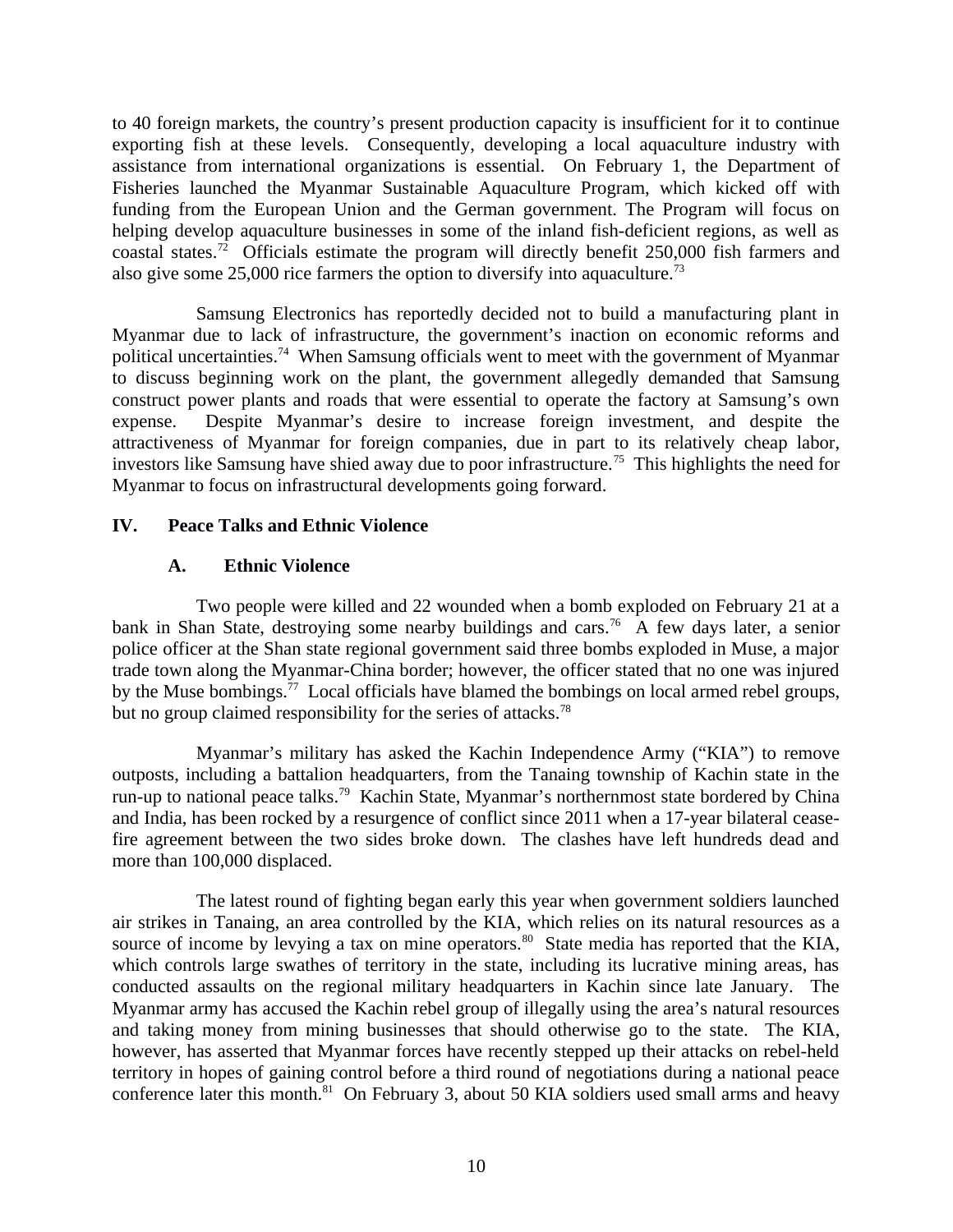guns to attack Myanmar army camps in Lwele village in Myitkyina district's Moe Kaung township, with some injuries reported

Human Rights Watch called on the Myanmar military to ensure unfettered humanitarian access to civilians in need in Kachin state, after 5,000 ethnic Kachins, members of religious organizations, and civil society activists marched in the state capital Myitkyina, demanding an end to the army's offensives and the rescue of people trapped in war zones.<sup>82</sup> A few thousand miners and their families face food and water shortages because they have been stuck in the Tanaing region and in Sumprabung township during the current round of fighting.<sup>83</sup>

Fortify Rights, a Southeast Asia-focused human rights group, urged Myanmar officials on February 20 to account for two Kachin civilians who were reportedly taken almost three weeks ago from a camp for internally displaced persons in Kachin State. $84$  According to witnesses interviewed by Fortify Rights and local civil society groups, Hpaugan Yaw and Nhkum Naw San were taken into custody by soldiers on January 31 while they were doing farm work.<sup>85</sup> Kachin State police officer Min Zaw said the villagers were detained by troops for crossing a restricted area but were later released.<sup>86</sup> Rights groups said that the seizure of civilians in ethnic minority regions by Myanmar's army is not rare, and they are sometimes used as porters or human shields in the fighting.<sup>87</sup>

Also in early February, government forces reportedly used helicopters to attack militia in the Kutkai region of Shan State. Fighting between the Myanmar Army and Ta'ang National Liberation Army ("TNLA") occurred in Kyaukme, Namhsan, Namtu, and Kutkai townships, according to a TNLA colonel.<sup>88</sup>

Government authorities are reportedly restricting ethnic Wa people who live in northern Shan State from traveling to Kyaingtong and other major towns in eastern parts of the state.<sup>89</sup> Since early February, authorities have been checking the ID cards of travelers and blocking further travel along routes near the Thai-Myanmar border if the holder is ethnic Wa, according to complaints lodged with the United Wa State Army ("UWSA"). There are about 900,000 ethnic Wa living in Special Region 2 in northern Shan State. In the past, they have freely traveled to Kyaingtong and Tackhilek for medical treatment or to trade goods, using ID cards issued by Myanmar immigration. The authorities, including the police, army, and immigration, have not offered any detailed explanation as to why they have restricted Wa people from traveling, including those in need of urgent medical treatment.<sup>90</sup>

The UWSA is the largest ethnic armed force in Myanmar with over 40,000 men under arms in the Wa region, although it currently has a ceasefire agreement with the Myanmar Army, or Tatmadaw. The government and military have urged the UWSA to sign the Nationwide Ceasefire Agreement ("NCA"), but the group has asked for the NCA to be amended to bring it in line with an agreement it signed with members of the Northern Alliance. The UWSA also wants to bring all Northern Alliance members into the peace process.<sup>91</sup>

### <span id="page-10-0"></span>**B. Peace Talks**

The 21<sup>st</sup> Century Panglong Union Peace Conference, previously scheduled to be held in late February, has been pushed to early May due to a delay in convening national level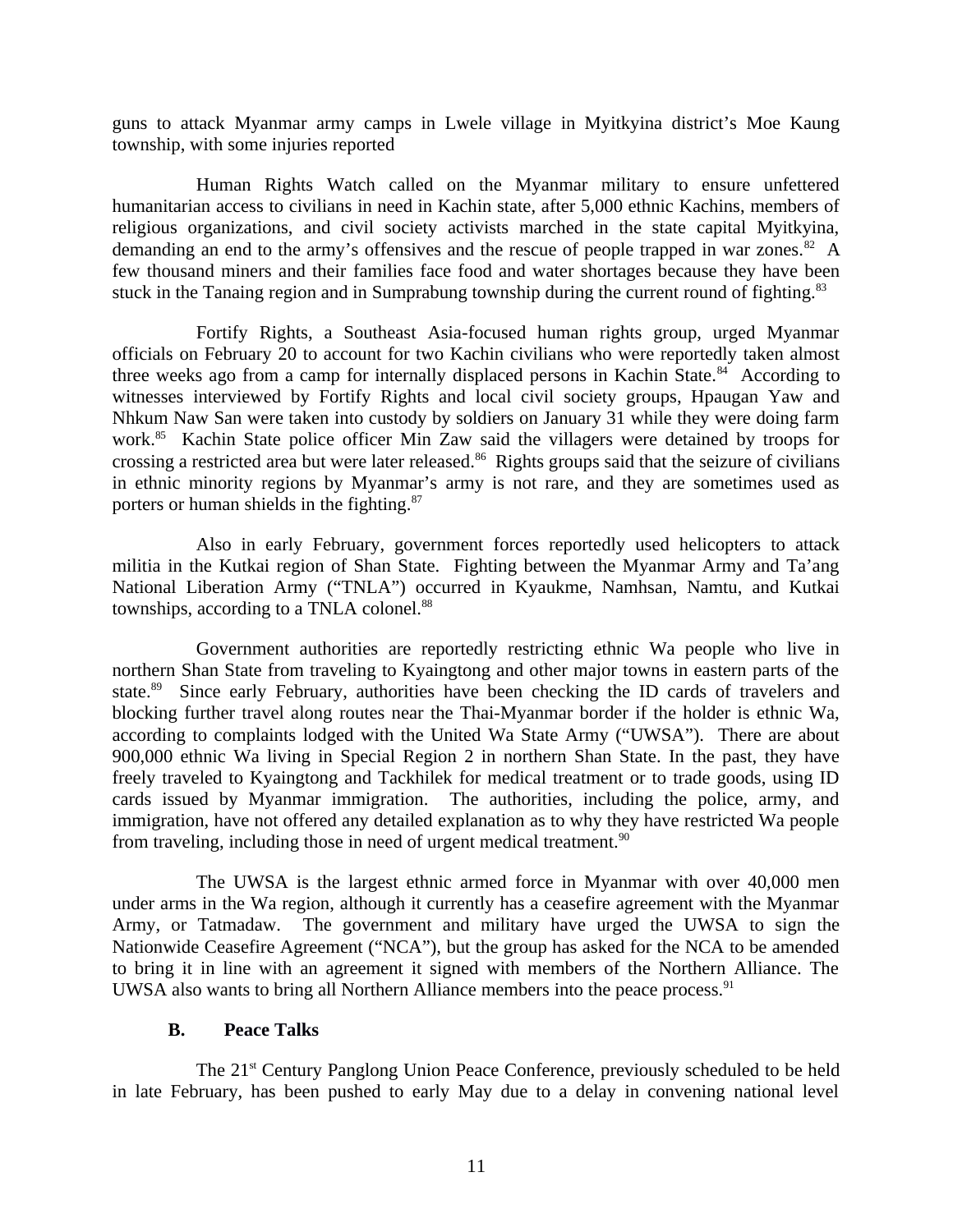dialogues.<sup>92</sup> Ethnic-based national level dialogues have yet to be held in Rakhine and Shan states. The Peace Conference was initially planned to be held in December 2017, but has been postponed twice due to disagreements between ethnic groups and the government over the public consultation talks in advance of a national level dialogue.<sup>93</sup>

On February 13, the New Mon State Party ("NMSP") and the Lahu Democratic Union ("LDU") agreed to sign the NCA and were subsequently removed from the government's blacklist of unlawful associations.<sup>94</sup> The number of groups that have signed the NCA now stands at ten. $95$  Because of its decision to sign the NCA, the NMSP has been criticized by other armed ethnic groups in the United Nationalities Federal Council ("UNFC") of which it is a member. Other UNFC members said the NMSP should have waited to reach agreement with the four other members of the alliance.

In a speech at the signing of the NCA by the NMSP and LDU, Aung San Suu Kyi said that the government "will continue to work with organizations that have already signed the NCA to consolidate the ceasefire processes."<sup>96</sup> The Tatmadaw Commander-in-Chief Senior General Min Aung Hlaing urged other ethnic armed groups "not to have such skepticism, distrust and anxiety about the NCA."

India welcomed the two new signatories to the NCA, saying that the "comprehensive peace and national reconciliation process" will be conducive for peace and prosperity in India's northeast.<sup>97</sup> The presence of India's representative at the signing ceremony "demonstrates India's continued support to the peace process in Myanmar," the Indian foreign ministry said in a statement.

The Deputy Leader of the Delegation for Political Negotiations of the UNFC said that the future stance of the UNFC on the NCA and the peace process would be decided at a meeting that was scheduled to be held in February, but which was subsequently postponed.<sup>98</sup> The meeting would also determine its position regarding the NMSP and LDU, which broke away from the UNFC by signing the NCA. Among other non-signatory groups, the Karenni National Progressive Party said that its decision whether or not to sign the NCA would hinge on the outcome of the probe into the killings of its members on December 19, 2017 at a checkpoint along a highway in Kayah State, allegedly by government troops.<sup>99</sup>

On February 25, the UNFC re-accepted in principle the Chin National Front ("CNF") and Kachin National Organization ("KNO") as members.<sup>100</sup> The acceptance requires final approval from a UNFC emergency conference scheduled for July 2018. The CNF is one of the current signatories of the NCA.

On February 18 and 19, the NMSP and LDU met with the eight other NCA signatories to discuss the implementation of the peace process.<sup>101</sup> The discussion included the Joint Implementation Committee Meeting and the inclusion of new members in the Union Peace Dialogue Joint Committee.

In a message read on the  $71<sup>st</sup>$  anniversary of Union Day, President Htin Kyaw said that Myanmar is now on its way to achieving internal peace and transforming into a democratic federal republic.<sup>102</sup> "I believe that by negotiating and seeking solutions based on the Union spirit,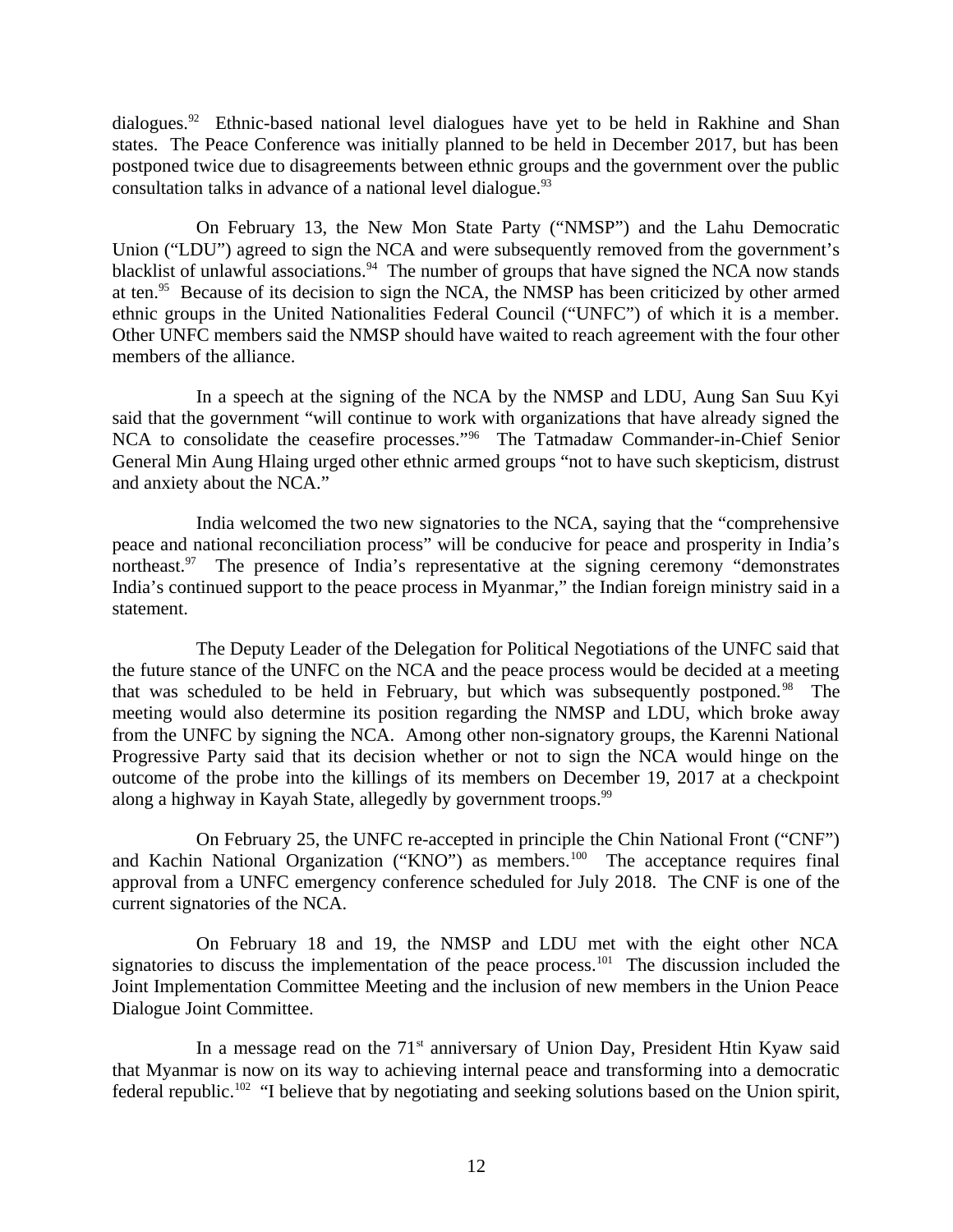we would be able to achieve not only a more durable internal unity but also establish the Democratic Federal Republic successfully from the platform of the 21st Century Panglong Conference," he said.

Also on the  $71<sup>st</sup>$  Union Day, the National League for Democracy ("NLD") called for ethnic groups and democracy advocates to unite and work together for peace.<sup>103</sup> "The very first requirement for our democracy and development is peace," said Nyan Win, a member of the NLD Secretariat. "For that peace, we need to discuss what matters between the NLD and ethnic groups for principles. We will all go forward together in unity." He continued on to urge for support and the success of the 21<sup>st</sup> Century Panglong Conference.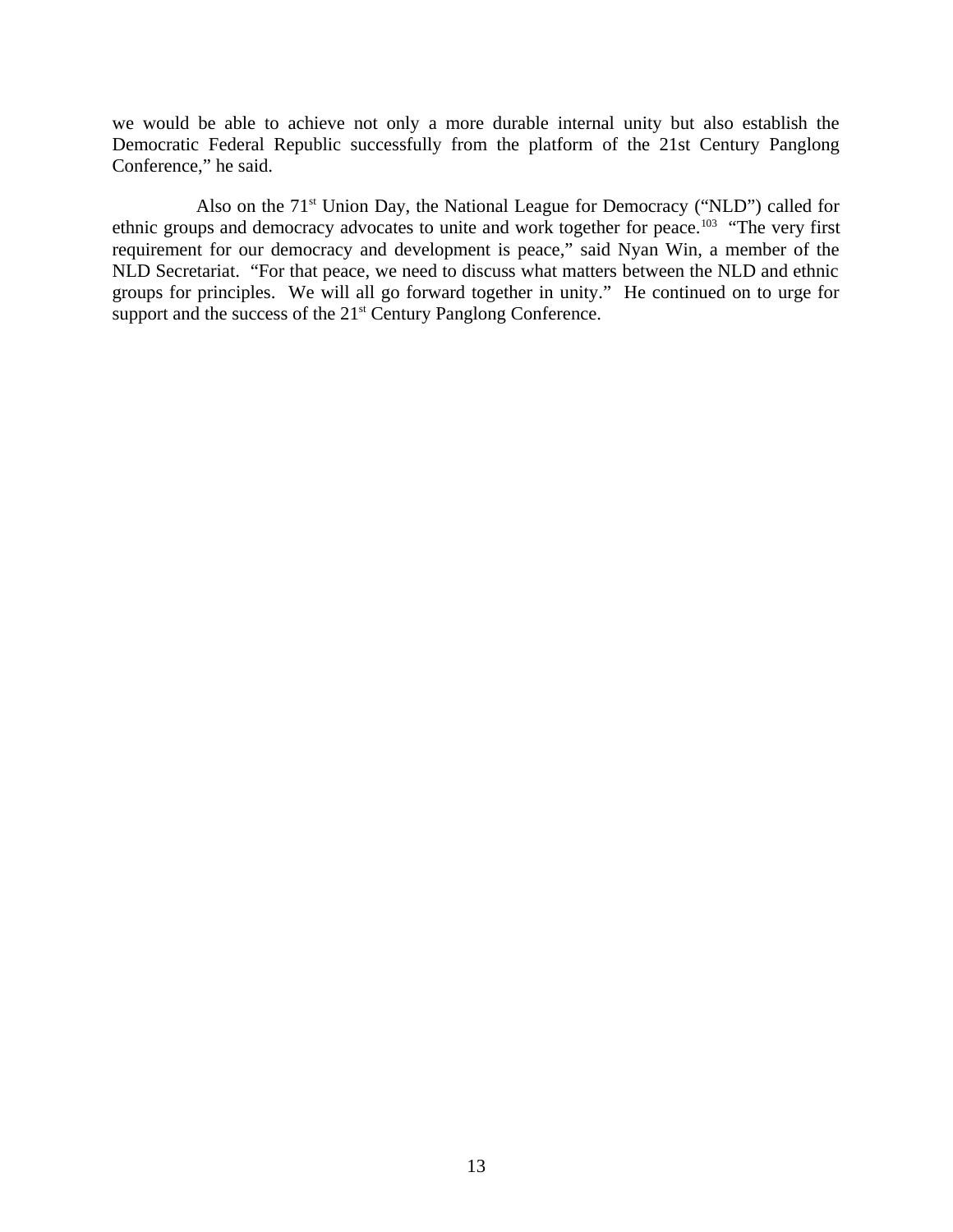- 1 Channel News Asia, Feb 8 2018, [https://www.channelnewsasia.com/news/asiapacific/eight-countries-push-un-to-take-up](https://www.channelnewsasia.com/news/asiapacific/eight-countries-push-un-to-take-up-myanmar-rohingya-crisis-9938694)[myanmar-rohingya-crisis-9938694](https://www.channelnewsasia.com/news/asiapacific/eight-countries-push-un-to-take-up-myanmar-rohingya-crisis-9938694)  $\overline{2}$
- *Id.*
- 3 UN News, February 13, 2018,<https://news.un.org/en/story/2018/02/1002612>
- 4 The New York Times, February 15, 2018: [https://www.nytimes.com/2018/02/15/world/asia/rohingya-myanmar-bangladesh.html.](https://www.nytimes.com/2018/02/15/world/asia/rohingya-myanmar-bangladesh.html) 5 *Id.*

6 *Id.*

- 7 The Guardian, February 26, 2018: [https://www.theguardian.com/commentisfree/2018/feb/26/rohingya-boris-johnson-bangladesh](https://www.theguardian.com/commentisfree/2018/feb/26/rohingya-boris-johnson-bangladesh-myanmar)[myanmar](https://www.theguardian.com/commentisfree/2018/feb/26/rohingya-boris-johnson-bangladesh-myanmar) .  $\mathbf{Q}$
- *Id.* 9
- *Id.*
- <sup>10</sup> The New York Times, February 15, 2018: [https://www.nytimes.com/2018/02/15/world/asia/rohingya-myanmar-bangladesh.html.](https://www.nytimes.com/2018/02/15/world/asia/rohingya-myanmar-bangladesh.html)
- <sup>11</sup> *Id.*
- <sup>12</sup> *Id.*
- <sup>13</sup> *Id.*
- $\frac{14}{15}$  *Id.*
- $\frac{15}{16}$  *Id.* 16 The Associated Press, February 1, 2018: [https://www.apnews.com/ef46719c5d1d4bf98cfefcc4031a5434/AP-Exclusive:-AP](https://www.apnews.com/ef46719c5d1d4bf98cfefcc4031a5434/AP-Exclusive:-AP-confirms-5-unreported-Myanmar-mass-graves)[confirms-5-unreported-Myanmar-mass-graves.](https://www.apnews.com/ef46719c5d1d4bf98cfefcc4031a5434/AP-Exclusive:-AP-confirms-5-unreported-Myanmar-mass-graves)
- $\frac{17}{18}$  *Id.*
- $\frac{18}{19}$  *Id.*
- $\frac{19}{20}$  *Id.*
- $\frac{20}{21}$  *Id.*
- 21 Al Jazeera, February 8, 2018: [https://www.aljazeera.com/news/2018/02/myanmar-starving-rohingya-rakhine-amnesty-](https://www.aljazeera.com/news/2018/02/myanmar-starving-rohingya-rakhine-amnesty-180207141718699.html)[180207141718699.html.](https://www.aljazeera.com/news/2018/02/myanmar-starving-rohingya-rakhine-amnesty-180207141718699.html)
- $\frac{22}{23}$  *Id.*
- $\frac{23}{24}$  *Id.*
- Radio Free Asia, February 7, 2018, [https://www.rfa.org/english/news/myanmar/us-senators-put-forth-bill-for-targeted-sanctions](https://www.rfa.org/english/news/myanmar/us-senators-put-forth-bill-for-targeted-sanctions-on-myanmar-military-leaders-02082018155351.html)[on-myanmar-military-leaders-02082018155351.html](https://www.rfa.org/english/news/myanmar/us-senators-put-forth-bill-for-targeted-sanctions-on-myanmar-military-leaders-02082018155351.html)
- $rac{25}{26}$  *Id.*
- $\frac{26}{27}$  *Id.*
- <sup>27</sup> CBC News, February 16, 2018,<http://www.cbc.ca/news/politics/myanmar-general-sanctions-canada-1.4539003>
- $rac{28}{29}$  *Id.*
- $rac{29}{30}$  *Id.*
- 30 Reuters, February 26, 2018, [https://www.reuters.com/article/us-myanmar-rohingya-eu/eu-agrees-to-prepare-sanctions-on](https://www.reuters.com/article/us-myanmar-rohingya-eu/eu-agrees-to-prepare-sanctions-on-myanmar-generals-idUSKCN1GA172)[myanmar-generals-idUSKCN1GA172](https://www.reuters.com/article/us-myanmar-rohingya-eu/eu-agrees-to-prepare-sanctions-on-myanmar-generals-idUSKCN1GA172)
- <sup>31</sup> Asia Times, February 8, 2018,<http://www.atimes.com/article/north-korea-myanmar-sanctions-busting-embrace/><br><sup>32</sup> Benters, February 2, 2018; https://www.renters.com/article/us-porthkorea-missiles-un-exclusive/exclusive-
- 32 Reuters, February 2, 2018: [https://www.reuters.com/article/us-northkorea-missiles-un-exclusive/exclusive-north-korea-earned-](https://www.reuters.com/article/us-northkorea-missiles-un-exclusive/exclusive-north-korea-earned-200-million-from-banned-exports-sends-arms-to-syria-myanmar-u-n-report-idUSKBN1FM2NB)[200-million-from-banned-exports-sends-arms-to-syria-myanmar-u-n-report-idUSKBN1FM2NB.](https://www.reuters.com/article/us-northkorea-missiles-un-exclusive/exclusive-north-korea-earned-200-million-from-banned-exports-sends-arms-to-syria-myanmar-u-n-report-idUSKBN1FM2NB)
- <sup>33</sup> *Id.*
- <sup>34</sup> *Id.*
- <sup>35</sup> Eleven Myanmar, February 5, 2018, <u>http://elevenmyanmar.com/local/13353</u><br><sup>36</sup> The Impuraddy, February 22, 2019, https://www.impuraddy.com/paug/burma
- 36 The Irrawaddy, February 22, 2018, [https://www.irrawaddy.com/news/burma/anti-corruption-commission-hands-list-12-suspects](https://www.irrawaddy.com/news/burma/anti-corruption-commission-hands-list-12-suspects-police.html)[police.html](https://www.irrawaddy.com/news/burma/anti-corruption-commission-hands-list-12-suspects-police.html)
- <sup>37</sup> Eleven Myanmar, February 7, 2018,<http://www.elevenmyanmar.com/local/13370>
- 38 Frontier Myanmar, February 18, 2018, [https://frontiermyanmar.net/en/draft-changes-to-corruption-law-raise-hope-but-will-they](https://frontiermyanmar.net/en/draft-changes-to-corruption-law-raise-hope-but-will-they-catch-any-big-fish)[catch-any-big-fish](https://frontiermyanmar.net/en/draft-changes-to-corruption-law-raise-hope-but-will-they-catch-any-big-fish)
- <sup>39</sup> *Id.*
- 40 Frontier Myanmar, February 18, 2018, [https://frontiermyanmar.net/en/draft-changes-to-corruption-law-raise-hope-but-will-they](https://frontiermyanmar.net/en/draft-changes-to-corruption-law-raise-hope-but-will-they-catch-any-big-fish)[catch-any-big-fish](https://frontiermyanmar.net/en/draft-changes-to-corruption-law-raise-hope-but-will-they-catch-any-big-fish)
- <sup>41</sup> Yonhap News Agency, February 26, 2018, <http://english.yonhapnews.co.kr/national/2018/02/26/0301000000AEN20180226004500315.html>
- Time, February 28, 2018: http://time.com/5178790/facebook-removes-wirathu/.
- <sup>43</sup> *Id.*
- <sup>44</sup> *Id.*
- $\frac{45}{46}$  *Id.*
- $\frac{46}{47}$  *Id.*
- <sup>47</sup> Financial Times, February 21, 2018: [https://www.ft.com/content/2003d54e-169a-11e8-9376-4a6390addb44.](https://www.ft.com/content/2003d54e-169a-11e8-9376-4a6390addb44)
- $\frac{48}{49}$  *Id.*
- <sup>49</sup> *Id.*
- <sup>50</sup> Time, February 6, 2018: http://time.com/5134884/myanmar-reuters-associated-press-rohingya/.<br><sup>51</sup> Poutage February 27, 2019: http://www.com/article/us.myanmar-reliative canada/cana
- 51 Reuters, February 27, 2018: https://www.reuters.com/article/us-myanmar-rohingya-canada/canada-gravely-concerned-bymyanmars-jailing-of-journalists-idUSKCN1GB1P8
- 52 Reuters, February 5, 2018: [https://uk.reuters.com/article/uk-myanmar-journalists/myanmar-policeman-who-arrested-reuters](https://uk.reuters.com/article/uk-myanmar-journalists/myanmar-policeman-who-arrested-reuters-reporters-tells-court-he-burnt-his-notes-idUKKBN1FP2XM)[reporters-tells-court-he-burnt-his-notes-idUKKBN1FP2XM.](https://uk.reuters.com/article/uk-myanmar-journalists/myanmar-policeman-who-arrested-reuters-reporters-tells-court-he-burnt-his-notes-idUKKBN1FP2XM)

<sup>53</sup> *Id.*

- 54 Associated Press, February 13, 2018: [http://www.nydailynews.com/newswires/entertainment/2-journalists-jailed-myanmar](http://www.nydailynews.com/newswires/entertainment/2-journalists-jailed-myanmar-receive-pen-award-article-1.3817738)[receive-pen-award-article-1.3817738.](http://www.nydailynews.com/newswires/entertainment/2-journalists-jailed-myanmar-receive-pen-award-article-1.3817738)
- <sup>55</sup> Myanmar Times, February 21, 2018:<https://www.mmtimes.com/news/fire-station-land-grab-sparks-protests.html><br><sup>56</sup> M

<sup>56</sup> *Id*.